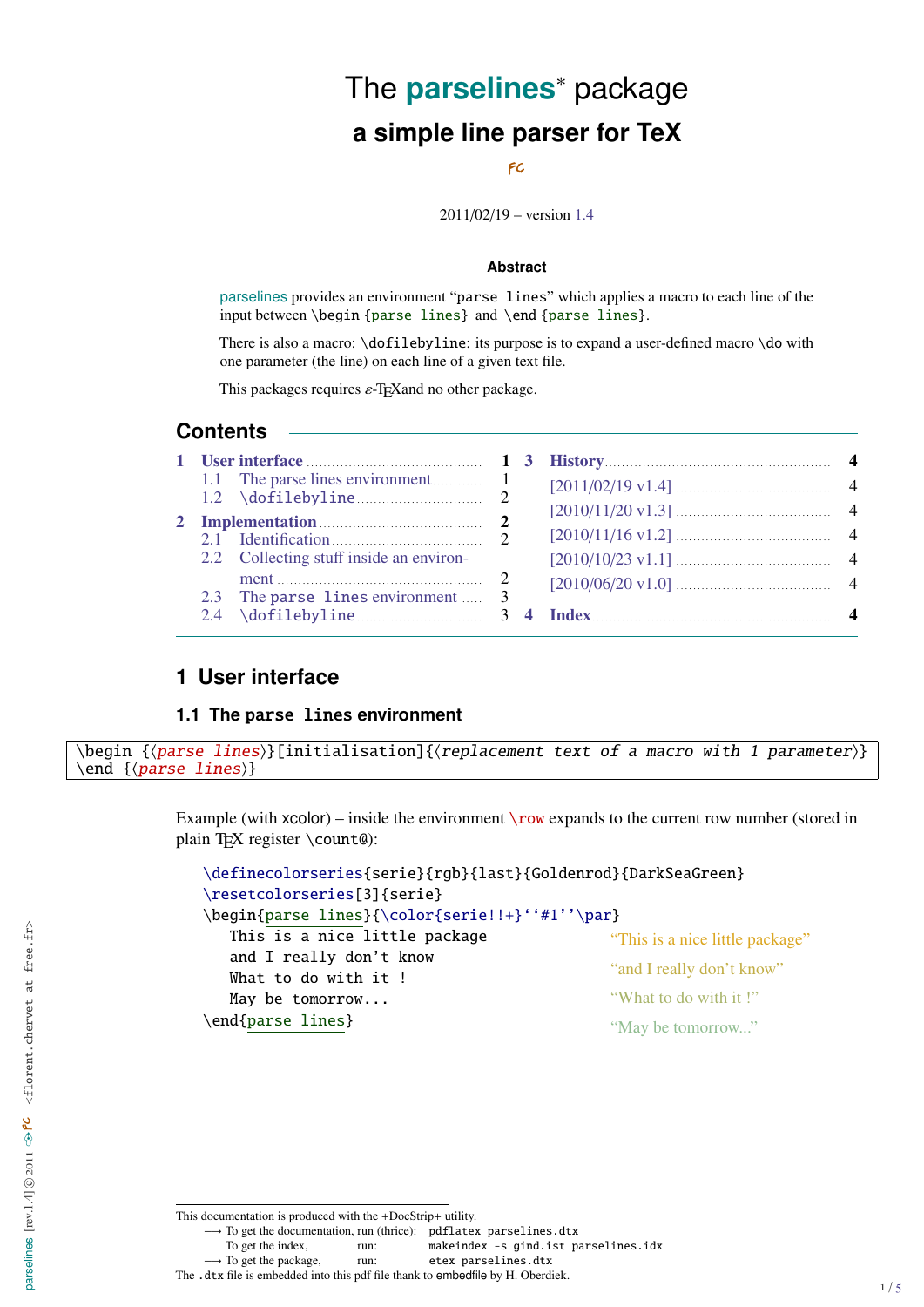\begin{parse lines}{\row: #1\par} This is a nice little package and I really don't know What to do with it ! May be tomorrow... \end{parse lines}

- 1: This is a nice little package
- 2: and I really don't know
- 3: What to do with it !
- 4: May be tomorrow...

#### <span id="page-1-0"></span>**1.2** \dofilebyline

```
\dot{\delta} \dofilebyline {\dot{\delta} {file-name}}
\dofilebyline * {\file-name}}
```
Expands the macro  $\delta$  on each line of a given file.

Each line is read using the T<sub>EX</sub> primitive  $\$ read. By default,  $\end{math}$ endlinechar is suppressed  $(\end{math}$  and linechar =-1) in order not to add a space at the end of each line read. If you do not want this behaviour, use the ∗ star form.

If the file does not exist, an error is displayed.

Example:

\def\do#1{\ifx\par#1\else \addto@hook\mytoken{#1}\fi}% \dofilebyline{file name.tex}

In this example: \ifx \par**#1**\else will evaluate to false if **#1** is empty. Therefore, empty lines and double empty lines (equivalent to  $\parrow$ ) are not captured into the token  $\my$ token.

## <span id="page-1-1"></span>**2 Implementation**

### <span id="page-1-2"></span>**2.1 Identification**

The package namespace is **parselin@**.

```
1 (*package)
2 \NeedsTeXFormat{LaTeX2e}% LaTeX 2.09 can't be used (nor non-LaTeX)
3 [2005/12/01]% LaTeX must be 2005/12/01 or younger
4 \ProvidesPackage{parselines}
5 [2011/02/19 v1.4 - a simple line parser for TeX]
```
#### <span id="page-1-3"></span>**2.2 Collecting stuff inside an environment**

```
6 \ifdefined\globtoks \globtoks\parselin@tk
7\else \newtoks\parselin@tk
8 \setminus fi
9 \newcommand\CollectEnvir{}
10 \protected\def\CollectEnvir#1{%
11 \gdef\parselin@Finish{#1%
12 \expandafter{\the\parselin@tk}%
13 \global\let\parselin@Finish\@undefined}%
14 \ifx\parselin@tk#1\else
15 \expandafter\def\expandafter\parselin@Finish
16 \expandafter{\parselin@Finish\parselin@tk{}}%
17 \if \relax
18 \expandafter\expandafter\expandafter\parselin@isatoken
19 \expandafter\meaning\expandafter#1\string\toks
20 \quad \text{relax}21 \expandafter\gdef\expandafter\parselin@Finish
22 \expandafter{\expandafter\expandafter
23 \expandafter\def\expandafter\expandafter
```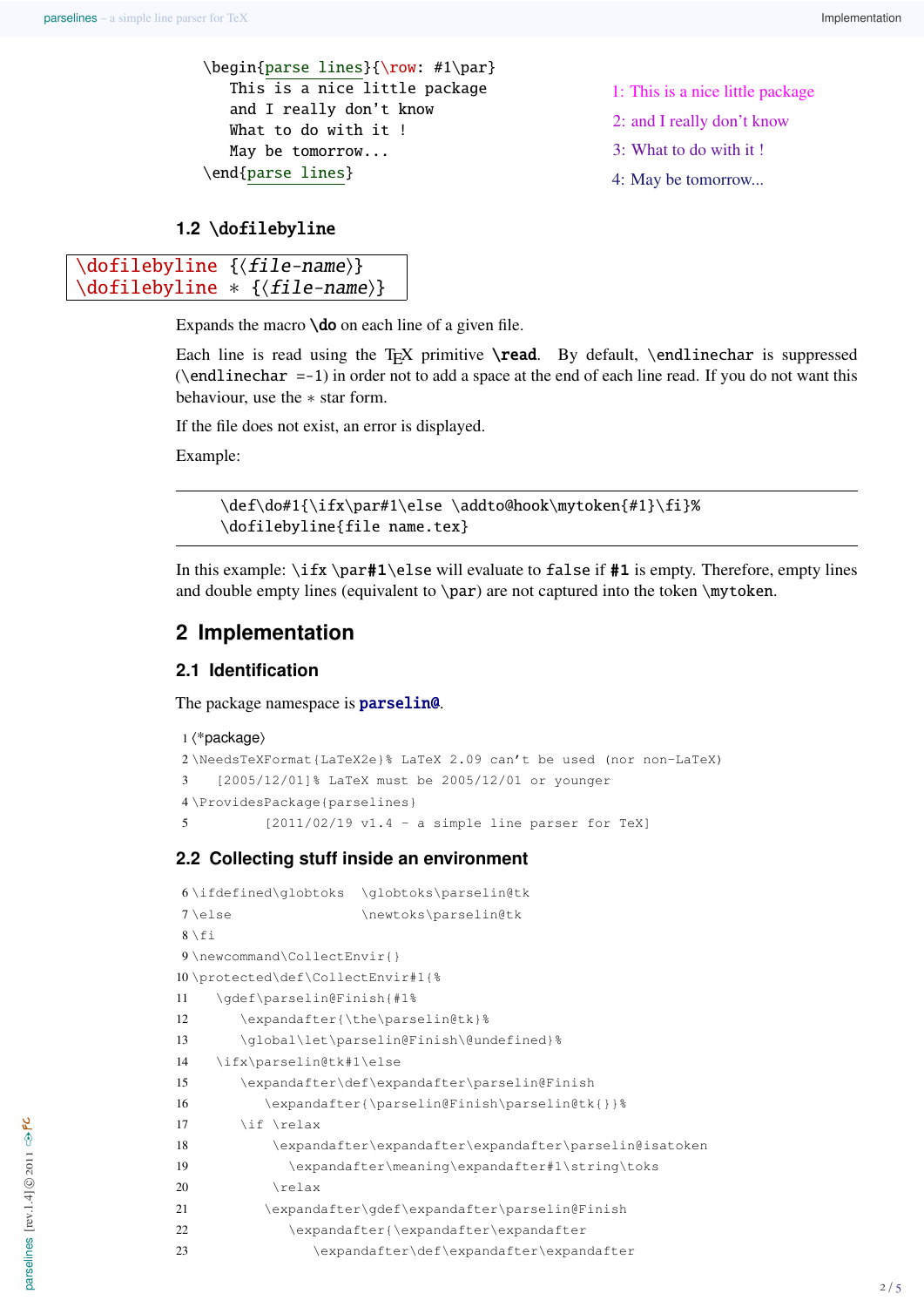```
24 \parselin@Finish}%
25 \quad \text{ifif}26 \parselin@tk{}\def\parselin@stack{b}\parselin@Collect@Body
27 }% \CollectEnvir
28 \long\def\parselin@Collect@Body#1\end#2{%
29 \edef\parselin@stack{\parselin@PushBegins#1\begin\end
30 \expandafter\@gobble\parselin@stack}%
31 \ifx\parselin@stack\@empty
32 \global\parselin@tk\expandafter{\the\parselin@tk#1}%
33 \aftergroup\parselin@Finish
34 \end{#2}%
35 \else
36 \parselin@tk\expandafter{\the\parselin@tk#1\end#2}%
37 \expandafter\parselin@Collect@Body % recurse
38 \fi
39 }% \parselin@Collect@Body
40 \long\def\parselin@PushBegins#1\begin#2{%
41 \ifx\end#2\else b\expandafter\parselin@PushBegins\fi}
42 \expandafter\def\expandafter\parselin@isatoken
43 \expandafter#\expandafter1\string\toks#2\relax{\detokenize{#2}\relax}%
```
# <span id="page-2-40"></span><span id="page-2-36"></span><span id="page-2-35"></span><span id="page-2-32"></span><span id="page-2-23"></span><span id="page-2-22"></span><span id="page-2-9"></span><span id="page-2-0"></span>**2.3 The** parse lines **environment**

```
44 \newenvironment{parse lines}[2][]
45 {%
46 #1%
47 \count@\z@\def\row{\number\count@}%
48 \def\parselin@ProcessLine##1{\advance\count@\@ne #2}%
49 \parselin@endlinechar{%
50 \det \det \frac{1}{8}51 \ifx\parselin@@@@@@##1\relax
52 \else \parselin@ProcessLine{##1}\expandafter~%
53 \{f_i\} %
54 1%55 \catcode\endlinechar\active
56 \CollectEnvir\parselin@tk
57 }
58 {%
59 \parselin@endlinechar{%
60 \parselin@tk\expandafter{\the\parselin@tk\parselin@@@@@@~}%
61 }\the\parselin@tk
62 } %63 \long\def\parselin@endlinechar#1{\begingroup
64 \lccode'\~\endlinechar \lowercase{\endgroup#1}%
65 }% \parselin@endlinechar
66 \def\parselin@@@@@@{\parselin@@@@@@}
```
# <span id="page-2-41"></span><span id="page-2-30"></span><span id="page-2-29"></span><span id="page-2-28"></span><span id="page-2-19"></span><span id="page-2-18"></span><span id="page-2-6"></span><span id="page-2-2"></span><span id="page-2-1"></span>**2.4** \dofilebyline

```
67 \newread\parselin@read
68 \protected\def\dofilebyline{\let\parselin@Finish\@empty
69 \@ifstar
70 \parselin@dobyline
71 {\edef\parselin@Finish{\endlinechar\the\endlinechar\relax}%
72 \endlinechar\m@ne
73 \parselin@dobyline}%
74 }% \dofilebyline
75 \protected\def\parselin@dobyline#1{% #1 = file name
76 \IfFileExists{#1}
```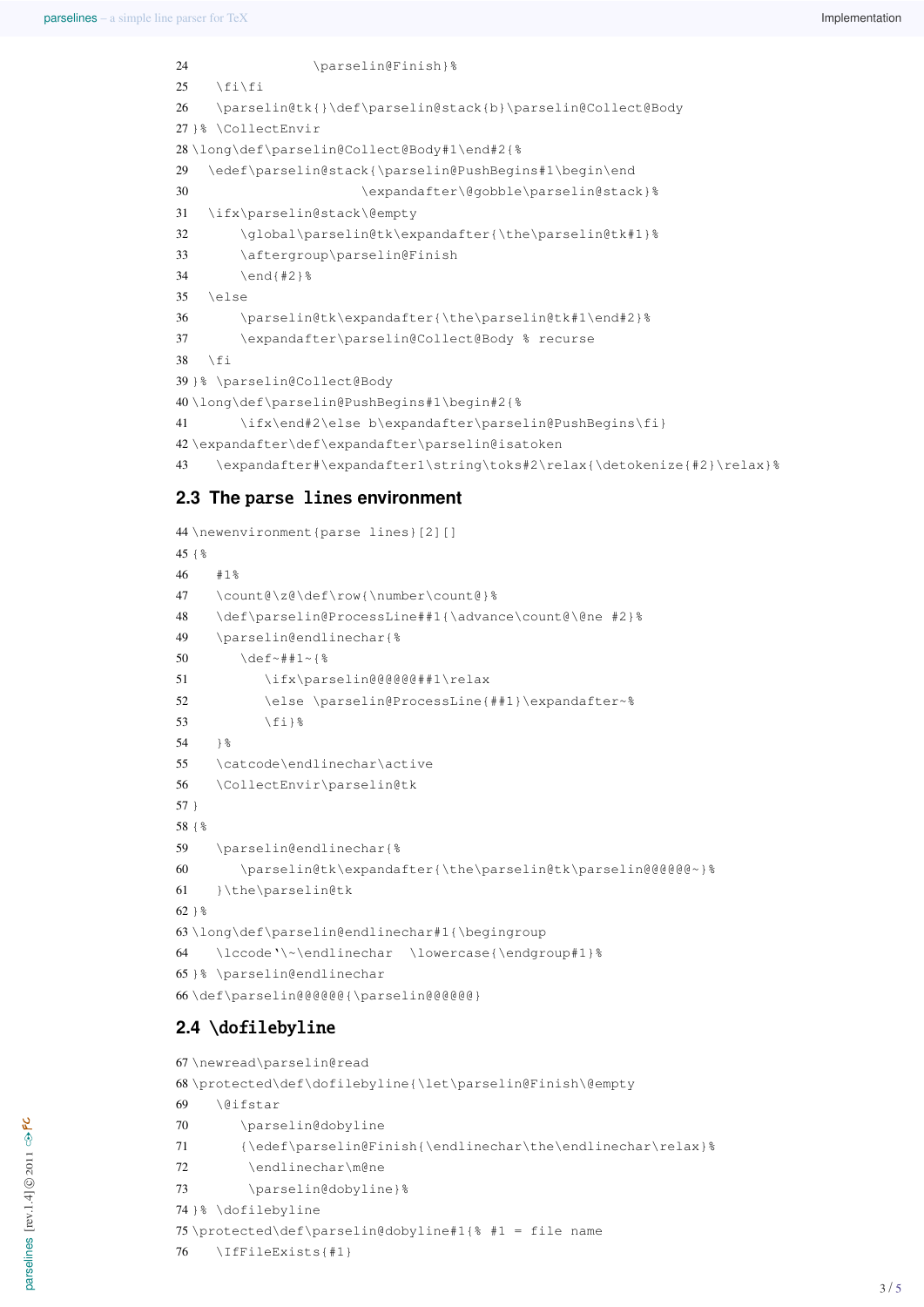```
77 \parselin@do@byline
78 {\PackageError{parselines}
79 {No file #1 found !
80 \MessageBreak Your command \string\dobyline\space was ignored}\@eha
81 } %82 }% \parselin@dobyline
83 \def\parselin@do@byline{%
84 \openin\parselin@read=\@filef@und%
85 \loop
86 \ifeof\parselin@read\else
87 \read\parselin@read to\@tempa
88 \expandafter\do\expandafter{\@tempa}%
89 \repeat
90 \parselin@Finish
91 }% \parselin@do@byline
```
<span id="page-3-15"></span><span id="page-3-14"></span><span id="page-3-13"></span><span id="page-3-11"></span><span id="page-3-7"></span><span id="page-3-6"></span>92 (/package)

# <span id="page-3-0"></span>**3 History**

[2011/02/19 v1.4]

• Recompilation of the documentation to conform to tabu<sup>[1](#page-3-2)</sup>v[2](#page-3-3).5 and interfaces<sup>2</sup>v3.1

#### [2010/11/20 v1.3]

• Replacement of \newrobustcmd by \protected \def: parselines does not require etoolbox...

#### [2010/11/16 v1.2]

• Fix in CTAN archive (. ins file).

#### [2010/10/23 v1.1]

- \row counter added
- Improved documentation.

#### [2010/06/20 v1.0]

• First version.

# <span id="page-3-1"></span>**4 Index**

Numbers written in italic refer to the page where the corresponding entry is described; numbers underlined refer to the code line of the definition; plain numbers refer to the code lines where the entry is used.

| Symbols                                                                                                                                                                                                                                                                                                                                                                                                                                                                                                                            |   |
|------------------------------------------------------------------------------------------------------------------------------------------------------------------------------------------------------------------------------------------------------------------------------------------------------------------------------------------------------------------------------------------------------------------------------------------------------------------------------------------------------------------------------------|---|
|                                                                                                                                                                                                                                                                                                                                                                                                                                                                                                                                    |   |
| $\left\{\text{CefilefQund} \dots \dots \dots \dots \dots \dots \quad 84\right\}$                                                                                                                                                                                                                                                                                                                                                                                                                                                   |   |
| $\qquad \ldots \ldots \ldots \qquad \ldots \qquad \ldots \qquad \ldots \qquad \ldots \qquad \ldots \qquad \ldots \qquad \ldots \qquad \ldots \qquad \ldots \qquad \ldots \qquad \ldots \qquad \ldots \qquad \ldots \qquad \ldots \qquad \ldots \qquad \ldots \qquad \ldots \qquad \ldots \qquad \ldots \qquad \ldots \qquad \ldots \qquad \ldots \qquad \ldots \qquad \ldots \qquad \ldots \qquad \ldots \qquad \ldots \qquad \ldots \qquad \ldots \qquad \ldots \qquad \ldots \qquad \ldots \qquad \ldots \qquad \ldots \qquad \$ |   |
|                                                                                                                                                                                                                                                                                                                                                                                                                                                                                                                                    |   |
|                                                                                                                                                                                                                                                                                                                                                                                                                                                                                                                                    |   |
|                                                                                                                                                                                                                                                                                                                                                                                                                                                                                                                                    |   |
|                                                                                                                                                                                                                                                                                                                                                                                                                                                                                                                                    | E |
| $\after group \dots 11112$ $\end{later} 111112$                                                                                                                                                                                                                                                                                                                                                                                                                                                                                    |   |
| B                                                                                                                                                                                                                                                                                                                                                                                                                                                                                                                                  | G |
| $\begin{bmatrix} \begin{array}{ccc} \text{else} \end{array} \end{bmatrix}$                                                                                                                                                                                                                                                                                                                                                                                                                                                         |   |
|                                                                                                                                                                                                                                                                                                                                                                                                                                                                                                                                    |   |
|                                                                                                                                                                                                                                                                                                                                                                                                                                                                                                                                    |   |
|                                                                                                                                                                                                                                                                                                                                                                                                                                                                                                                                    |   |

<span id="page-3-2"></span>1. tabu: [CTAN:macros/latex/contrib/tabu](http://www.ctan.org/tex-archive/macros/latex/contrib/tabu)

<span id="page-3-3"></span>2. interfaces: [CTAN:macros/latex/contrib/interfaces](http://www.ctan.org/tex-archive/macros/latex/contrib/interfaces)